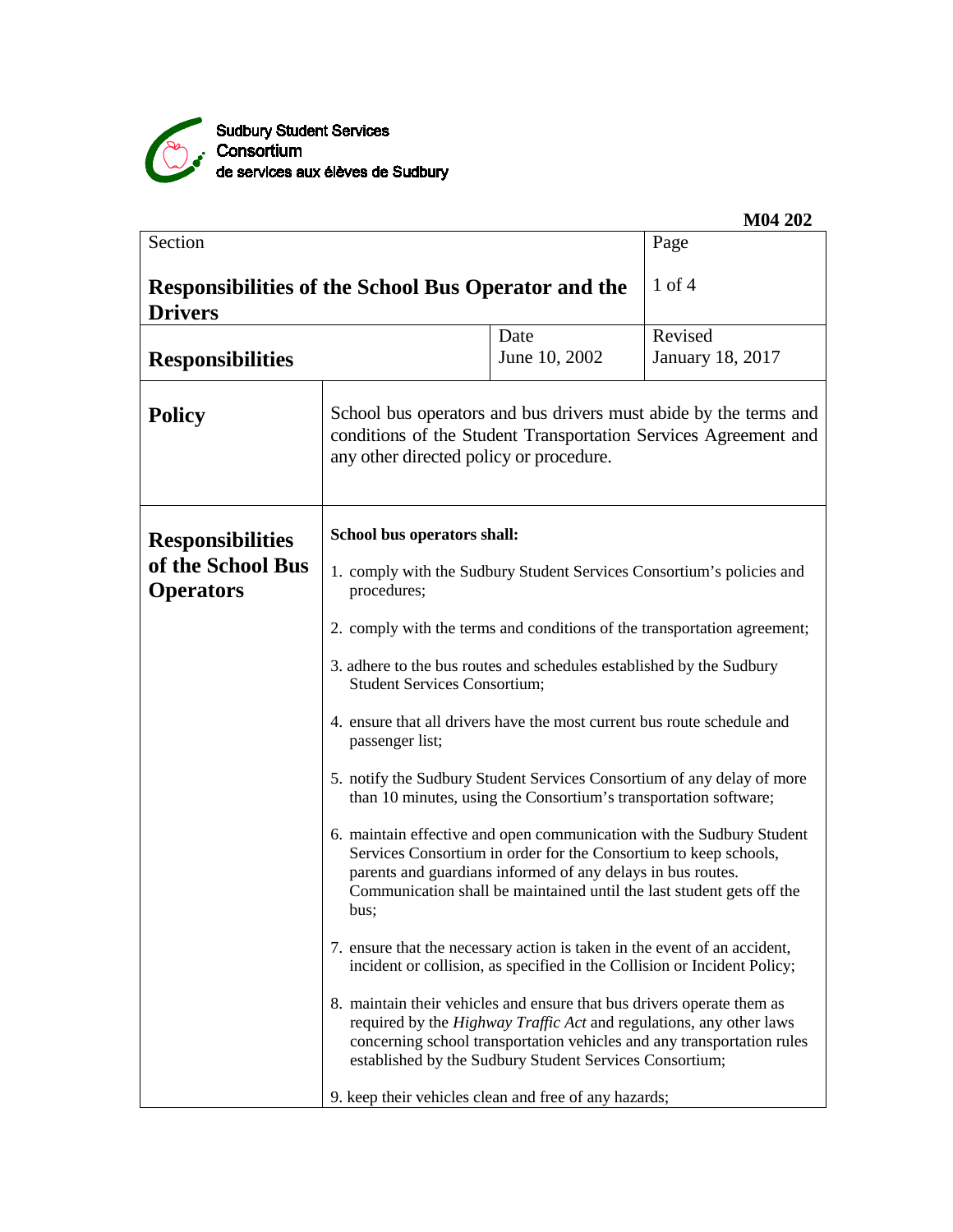|     | 10. provide the Sudbury Student Services Consortium with the following<br>documents:                                                                                                                                                                                                                                                                                                                                                                                                                                                                                                                                 |
|-----|----------------------------------------------------------------------------------------------------------------------------------------------------------------------------------------------------------------------------------------------------------------------------------------------------------------------------------------------------------------------------------------------------------------------------------------------------------------------------------------------------------------------------------------------------------------------------------------------------------------------|
|     | proof that the bus driver holds a valid Class B or Class E driver's<br>$\bullet$<br>license allowing him/her to drive a school bus;<br>proof of insurance;<br>٠<br>Workplace Safety and Insurance number;<br>Commercial Operator Registration number with a Level 2 CVOR<br>$\bullet$<br>Record Search each September;<br>a copy of MTO Motor Vehicle Inspection A and B inspection<br>$\bullet$<br>reports for all vehicles annually;<br>proof that all bus drivers receive training to prepare them for their<br>$\bullet$<br>responsibilities;<br>• list of drivers and vehicles;<br>• confidentiality agreements |
|     | 11. forward any complaints about a bus driver from the school principal,<br>parents and students, to the Sudbury Student Services Consortium;                                                                                                                                                                                                                                                                                                                                                                                                                                                                        |
|     | 12. communicate all route deviations immediately to the Sudbury<br><b>Student Services Consortium;</b>                                                                                                                                                                                                                                                                                                                                                                                                                                                                                                               |
|     | 13. communicate all breakdowns, mechanicals, incidents, etc. and<br>receive prior approval of the Sudbury Student Services Consortium<br>when unscheduled transfers or stops are required;                                                                                                                                                                                                                                                                                                                                                                                                                           |
|     | 14. respond to all complaints and input all incidents/collisions via the<br>Operator Portal within 24 hours;                                                                                                                                                                                                                                                                                                                                                                                                                                                                                                         |
|     | 15. not refuse transportation to an eligible student for any reason<br>whatsoever. Student misconduct shall be reported to the school<br>principal in an Infraction Report and/or via the Bill 157 on the<br>Sudbury Student Services Consortium's portal. It will be the<br>principal's duty to take the necessary disciplinary action;                                                                                                                                                                                                                                                                             |
|     | 16. the Sudbury Student Services Consortium has the authority to<br>remove a driver from a route in the event of improper conduct;                                                                                                                                                                                                                                                                                                                                                                                                                                                                                   |
| 17. | in the event that a child is left unattended on a school bus because<br>the driver failed to complete a routine inspection, the driver shall be<br>disciplined by the bus company and notify the Consortium<br>immediately.                                                                                                                                                                                                                                                                                                                                                                                          |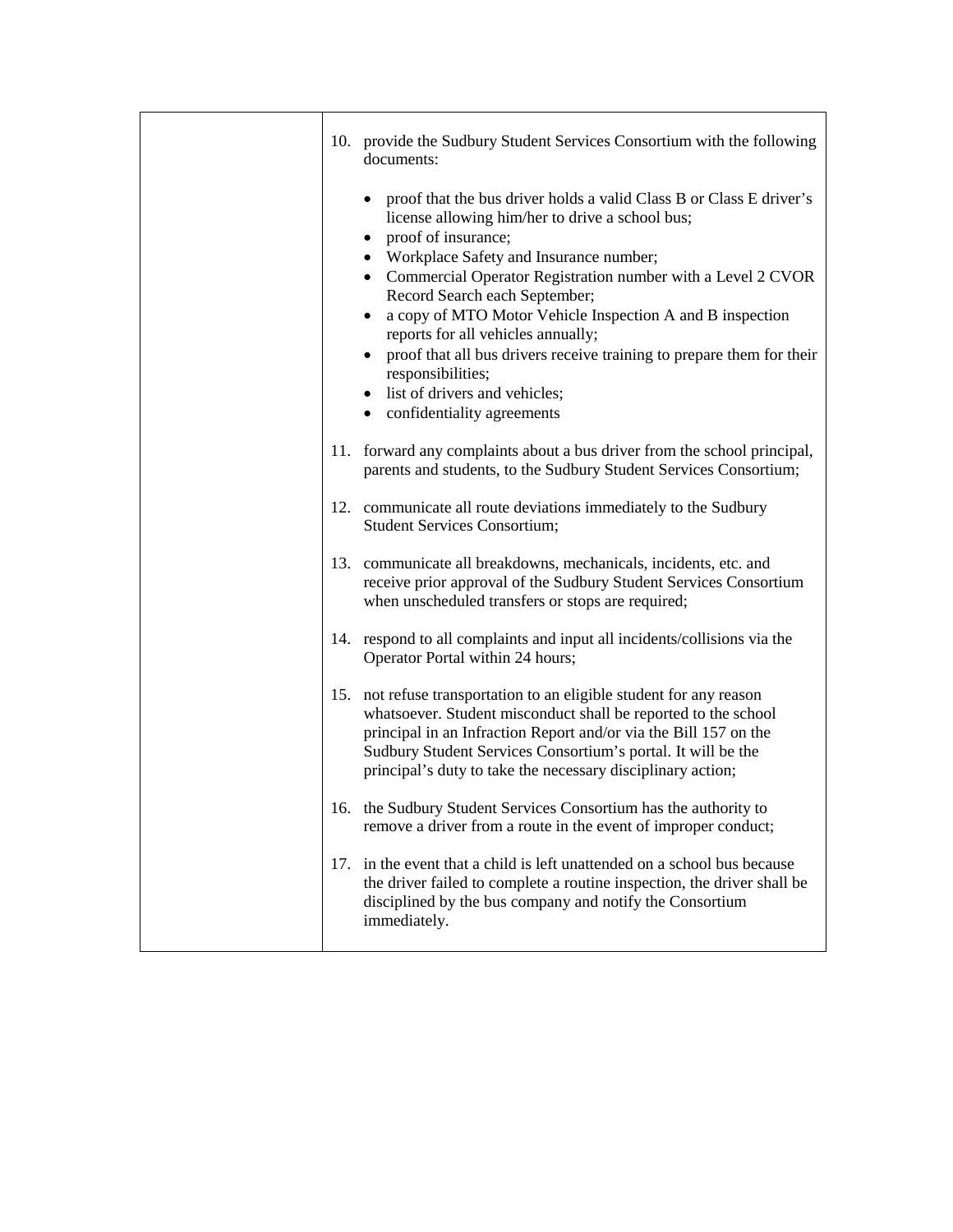| <b>Responsibilities</b>             | <b>Bus drivers shall:</b> |                                                                                                                                                                                                                                                              |  |
|-------------------------------------|---------------------------|--------------------------------------------------------------------------------------------------------------------------------------------------------------------------------------------------------------------------------------------------------------|--|
| of the School Bus<br><b>Drivers</b> | 1.                        | obey all <i>Highway Traffic Act</i> regulations at all times;                                                                                                                                                                                                |  |
|                                     | 2.                        | adhere to the bus schedules established by the Sudbury Student<br>Services Consortium;                                                                                                                                                                       |  |
|                                     | 3.                        | pick up and drop off students only at the bus stops designated by the<br><b>Sudbury Student Services Consortium;</b>                                                                                                                                         |  |
|                                     | 4.                        | follow the routes planned and approved by the Sudbury Student<br>Services Consortium. Bus drivers are not authorized to make<br>changes in the routes, except in unavoidable situations. Route<br>deviations must be reported to the dispatcher immediately; |  |
|                                     | 5.                        | make suggestions to the Sudbury Student Services Consortium<br>concerning bus route changes through their operator. No changes are<br>permitted without Sudbury Student Services Consortium's prior<br>approval;                                             |  |
|                                     | 6.                        | notify the Sudbury Student Services Consortium of any unsafe bus<br>stops through their operator;                                                                                                                                                            |  |
|                                     | 7.                        | ensure that students are never left alone on a school bus;                                                                                                                                                                                                   |  |
|                                     | 8.                        | advise the Sudbury Student Services Consortium through their<br>operator, if the number of passengers on their bus exceeds the<br>number of seats;                                                                                                           |  |
|                                     | 9.                        | ensure that only students on the passenger list provided by the<br>Sudbury Student Services Consortium are allowed to board the<br>vehicle;                                                                                                                  |  |
|                                     | 10.                       | refuse any unauthorized persons to board the vehicle, and report any<br>attempt by an unauthorized person to board the vehicle to the<br>dispatcher immediately;                                                                                             |  |
|                                     |                           | 11. check at the end of each trip whether any students or personal objects<br>are left on the bus. If there are, notify the dispatcher immediately;                                                                                                          |  |
|                                     |                           | 12. keep their vehicles clean and free of any hazards;                                                                                                                                                                                                       |  |
|                                     |                           | 13. use an appropriate tone of voice and vocabulary when speaking to<br>students. Refrain from shouting, swearing or using offensive and<br>aggressive language;                                                                                             |  |
|                                     |                           | 14. never put the bus in reverse without first ensuring that it is safe to do<br>so;                                                                                                                                                                         |  |
|                                     |                           | 15. notify the school principal in writing of any inappropriate or unsafe<br>behavior on the appropriate form;                                                                                                                                               |  |
|                                     | 16.                       | support any disciplinary action on the bus taken by the principal;                                                                                                                                                                                           |  |